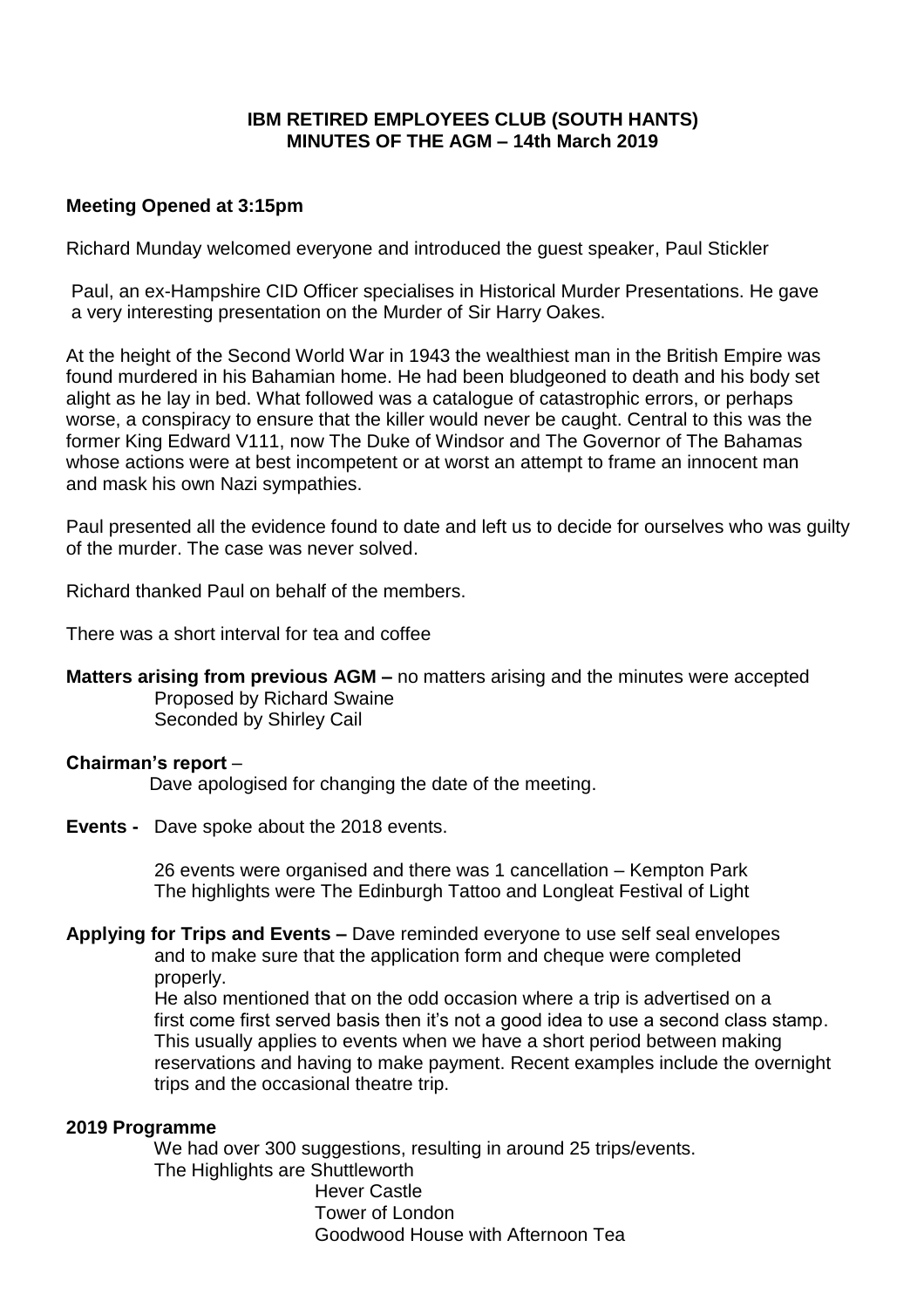So Far in 2019 we have had 2 cancellations – Calendar Girls and Shepherd Neame Brewery.

**IBM Subsidy –** IBM has increased the subsidy by 7.3%. The increase is due to less spent by IBM on National Tournament events and a less onerous cut in the total grant for all clubs. IBM has now introduced a Common Annual Grant per member for all retiree clubs.

**Car Parking at North Harbour –** We now use Car Park A. Any member leaving a car for trips over 12 hours will need to supply their car registration number.

Dave thanked The Committee for all their hard work, especially Ron, the Treasurer and Ann, The Secretary. He also informed the members that Shirley Cail retired from the Committee last year and thanked her for all her hard work during her years as a Committee Member.

Dave reminded the members that The Committee Members are all volunteers and pay the same full price for trips as other members.

### **Q and A session**

- Q Do we get notified in advance that a trip is about to be advertised?
- A Yes, Ann sends out notifications that the website is due to be updated. The website is usually updated at the weekend following the monthly Committee meeting. The information is also on the Calendar in the right hand column. Dave reminded that they must regularly refresh the pages of their computer.

## **Financial Report -**

Ron presented the accounts for 2018

The subsidy has been increased by 7.3%

IBM may reduce this subsidy if the year-end balance is too large. We are ok at the moment, but we are waiting for IBM to announce the percentage balance allowed.

The first chart represents receipts and payments for the year 2018.

#### **Income and Expenditure**

Ron explained that the figures were fairly consistent with the previous 3 years.

#### **Committee Expenses**

These were down on last year, mainly because we have 1 less Committee Member

#### **Audit**

IBM are now asking the Clubs to complete a different sort of form. The form was completed and submitted to The IBM Financial Steering Committee and accepted. We no longer have to have the accounts audited.

# **Acceptance of Accounts**

Proposed by Stephen Quigley Seconded by Shirley Cail

# **Q & A Session**

- Q On the chart showing numbers of attendees, are the 54 people lost all due to deaths?
- A No, just a small percentage. This shows that 54 people did not apply for trips where they had last year.
- Q If we don't have the accounts audited what controls are in place to stop the figures from